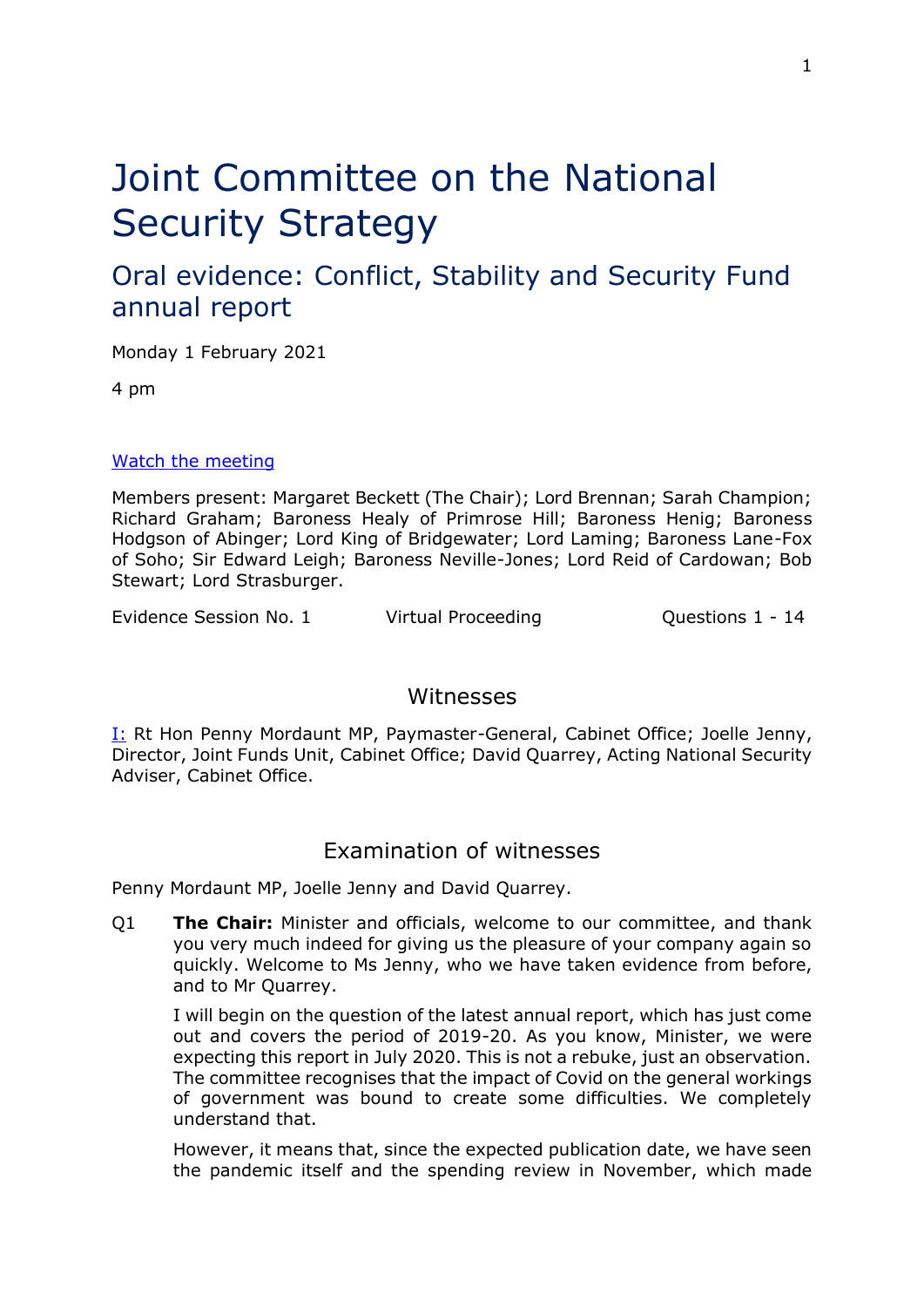quite a difference, for example to some of the funds that are available. Those have both changed the background to the report quite significantly. Did you not consider working into the report as published some reference to those events?

**Penny Mordaunt:** We have spoken about what we have done in the Covid response, in that we have used some of the work that the crossgovernment funds are doing and shifted it to help with the pandemic response. I very much recognise that the delays in providing information and the sequencing of work that is going on with regard to the integrated review do not help people to see the whole picture. We are trying to put out information that will be helpful to those scrutinising the work of the cross-government funds.

We have had all sorts of people seconded across Whitehall left, right and centre, for very understandable reasons. The volume of work that officials have been dealing with to reshape those funds, almost in real time as decisions are taken by Ministers, has been considerable. The main effort has been to ensure: that we are not having to salami slice programming; that we really understand what we need to do, if budgets are tight, to have locked in the benefits of particular work; and that it makes sense in terms of the bigger strategy which the Foreign Secretary will have spoken to you about. I recognise that it is not an ideal situation. We are always happy to take feedback and do whatever we can to provide people who are scrutinising us with the relevant information.

**The Chair:** We all recognise that. As I recall, the budget cut has been substantial, something like over a third of the funding that was provisionally available in advance. You spoke about shifting funds and so on to take account of the pandemic. Can you give us an indication of what moving funds involved and the nature and scale of those impacts?

*Penny Mordaunt:* There are two issues here. There is the immediate response. We can provide you with the figures on this. One example is our support for the overseas territories; about £15 million was moved there to provide PPE, ventilators and other equipment in the immediate aftermath. We have reflected the Covid situation in work that is going on for refugees. I think we have given the committee some examples of that, but there are others in other parts of the world. We have always been involved with activity to counter misinformation, but it has taken on a new dynamic with the misinformation about the pandemic. Those are the sorts of immediate activity.

Because of the economic impact, we have also shifted funds and are reprioritising money for future programming. That is what has taken up a great deal of officials' time. It shows the agility of how the crossgovernment funds work that we have been able to do that. That is ongoing, but you will be aware of the governance of that and the critical role the Foreign Office has played in it.

**The Chair:** In particular, have you had to drop any types of CSSF programmes to make way for that Covid-related spending that you spoke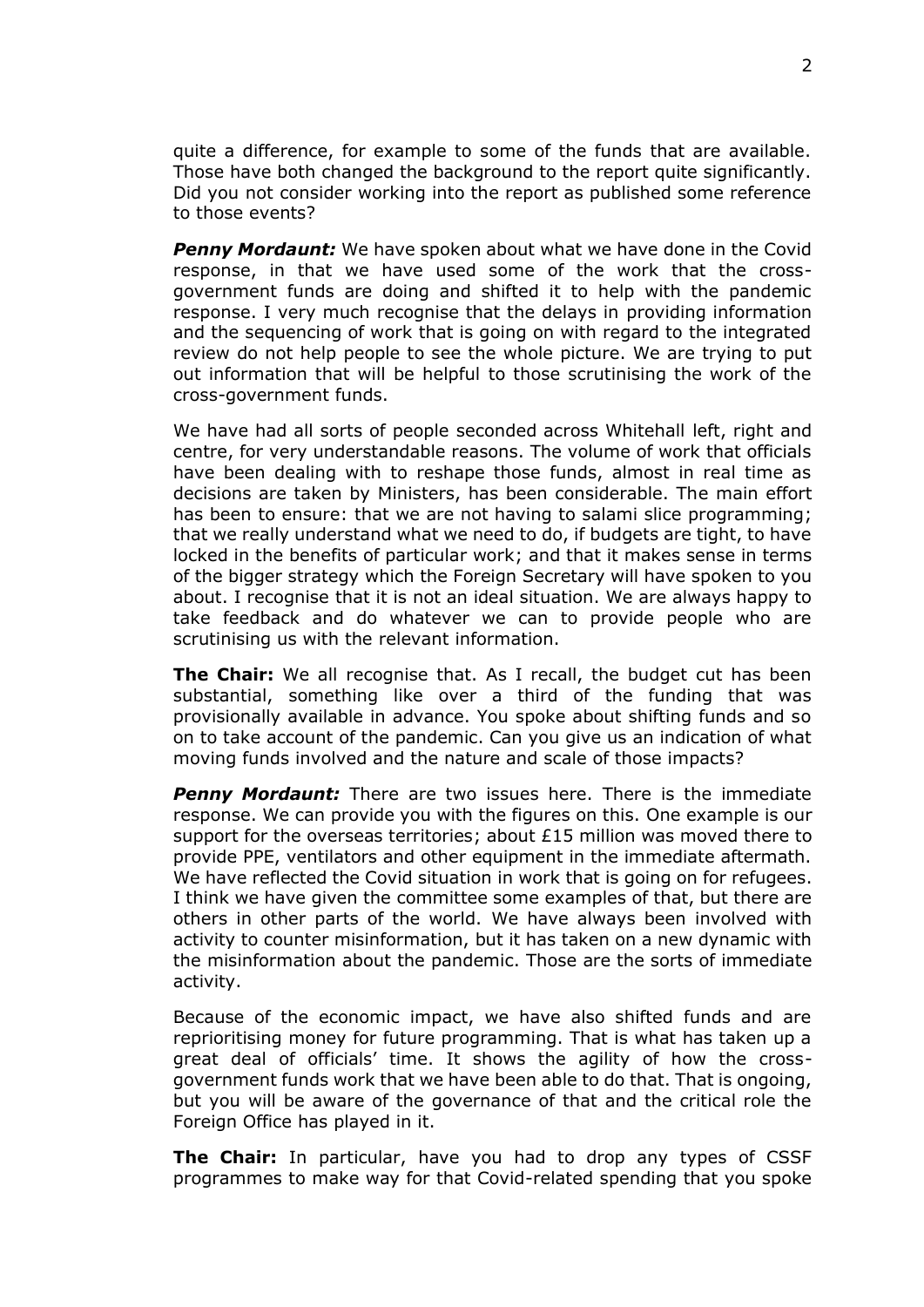#### about?

*Penny Mordaunt:* I think we can alleviate your concerns there. The work is critical, particularly with regard to this fund,. It was a priority in the balance of funding for the future between the prosperity fund and this fund, so it has seen that programming adapt. It has not been so much about a severe monetary hit in this financial year but about reprioritising that spending, or making use of where we had planned to spend, but because of non-Covid-related issues, such as the change in the US's position on Libya, we were not able to continue particular activities. We have also made use of those scenarios. The dramatic changes will be in our future programming.

**The Chair:** It strikes me that, with what is proposed for future funding, the committed programmes, the things you cannot change at all, will amount to a much bigger proportion of the budget.

Q2 **Bob Stewart:** Good afternoon, Minister. It is nice to see you. My question is about tracking misinformation from hostile state actors. You mentioned in your letter that CSSF funding would be used to help this sort of action. What does that involve?

**Penny Mordaunt:** From my briefing, I have been pushing for some additional lines to be able to give you, particularly with regard to particular states. I suspect there will be some things that I can follow up with the committee on and give you further information, with details of particular states, because I know you are interested in that.

I can give you other information about a large campaign that we did, Don't Feed the Beast, which you will no doubt be aware of. A lot of this has been about ensuring that the public and other organisations do not become unwilling participants in the spreading of misinformation. The evaluation from those campaigns has been very effective. One-fifth of the people involved in the evaluation were able to identify the campaign and had changed their behaviour because of it. This is really empowering members of the public to question whether the information they are being given is accurate. That is one of the successful campaigns we have organised.

With regard to specific states, I am quite limited in what I can talk about. David may have some additional things. If colleagues want more information at the end of this session, I am sure we can find a way to get that information to you in a slightly different format.

**Bob Stewart:** Thank you, Minister. My second question is in the same vein. Has CSSF funding been used, or is it being used, during the pandemic to support various countries and their healthcare systems? In your letter, I think you cited Palestinian camps in Lebanon. Are there any other examples that you can think of or have been briefed on where this has happened?

**Penny Mordaunt:** Yes, there are. There is quite a geographic spread, including even with our work with refugees. Jordan, for example, is another area where we have done a lot of work on that issue. As I mentioned with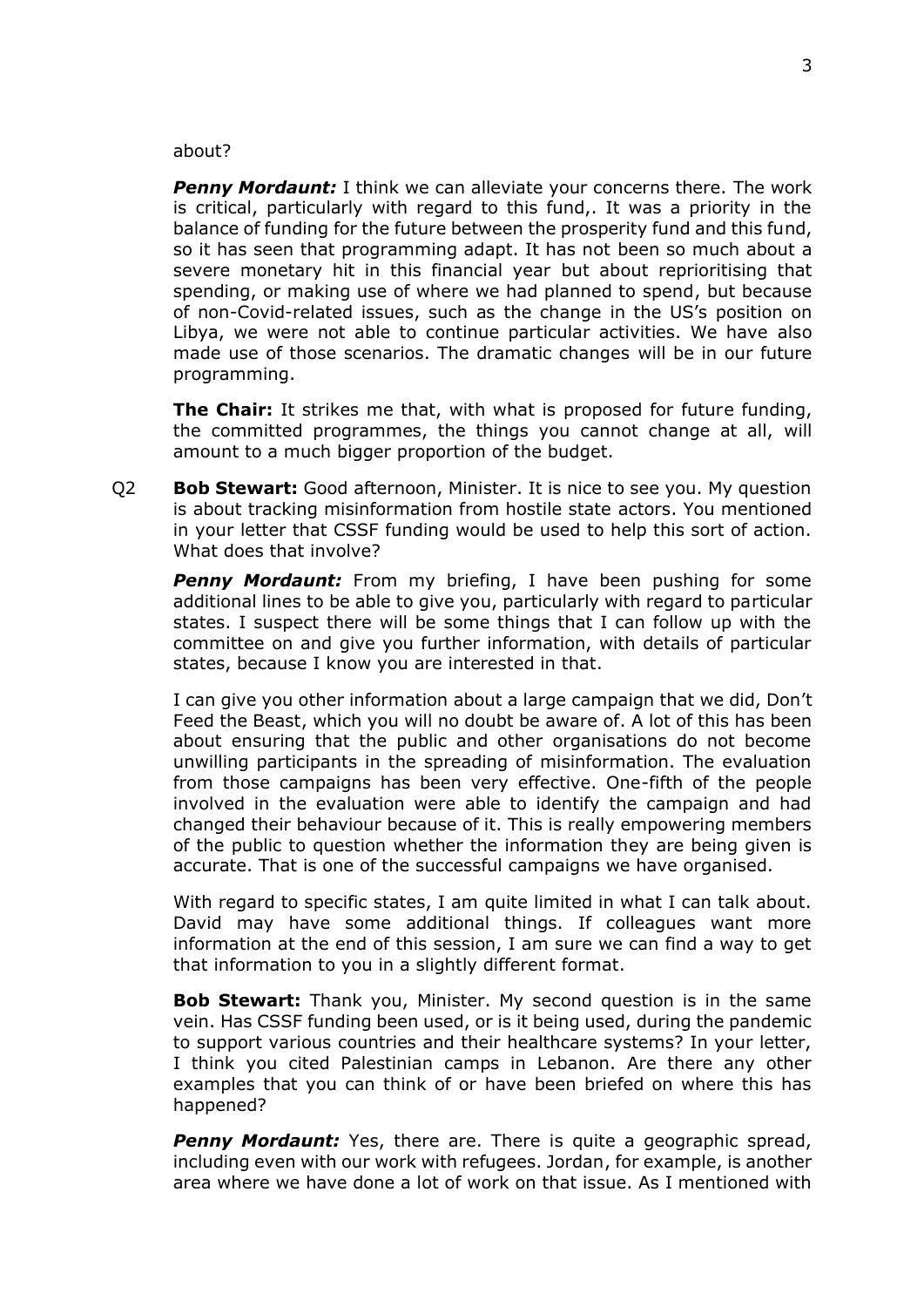regard to the wider Covid effort, our overseas territories have also been a beneficiary.

**Bob Stewart:** The last part of my question has been covered. The Chair kind of asked it at the end of her introduction. The Minister has already answered the question about what has been slipped, so I have finished my questioning.

Q3 **Sarah Champion:** Thank you, Minister, for your answers so far. I wonder if we could look at spending going forward. The Government have cut the ODA spend from 0.7% to 0.5%. Can you tell us how the cuts in ODA budget have specifically impacted on the CSSF programme? What percentage of the budget will be cut? Are there specific programmes that you are looking at cutting?

*Penny Mordaunt:* On discretionary spend, it is about 37%. We have prioritised work covered by this fund in comparison to the prosperity fund, for example. The baseline has gone into the Foreign Office on that front. It is not that the prosperity fund is not an important piece of work; it is largely in recognition of the critical nature of many of the activities that are covered by this fund and that those issues are likely to be further exacerbated by the Covid pandemic that we are having to endure.

It is also very well understood that we need to retain the flexibility. That is one of the key positives about having this type of funding and its unique ability to blend ODA and non-ODA finance. We recognise that that is quite a haircut, but it is for very understandable reasons. There has been a very methodical process, which is ongoing. Final figures are still to be locked in. The NSC has yet to give its final approval. There has been lot of engagement and deep work to understand not just where we should be putting the maximum effort and where we should be focusing, but how we lock in the gains made from existing programming.

It has been a massive piece of work. I have said that before, but I want to ensure that officials get credit for this, because they have been highly responsive to asks by Ministers. They have one a tremendous piece of work in reshaping this going forward. It is not settled yet. It is nearly there, but it still has a few hoops to jump through.

**Sarah Champion:** Your answer has raised a number of questions. You mentioned a cut of 37% to the discretionary. Does that mean that you are keeping the same level for the non-discretionary, for example the stuff that goes to the UN and peacekeepers? What are the cuts across the whole of CSSF? We were told that it was 40%. Is that accurate? Therefore, where are the rest of the savings to be found, broadly?

**Penny Mordaunt:** It is to be finalised, but David will be able to give you the final numbers, because we had a briefing sent to us just as the meeting was about to start. Within the cross-government funds, we have shifted funding that would originally have been allocated to the prosperity side into this fund. This fund has been prioritised by the Foreign Office because of the critical nature of the programming.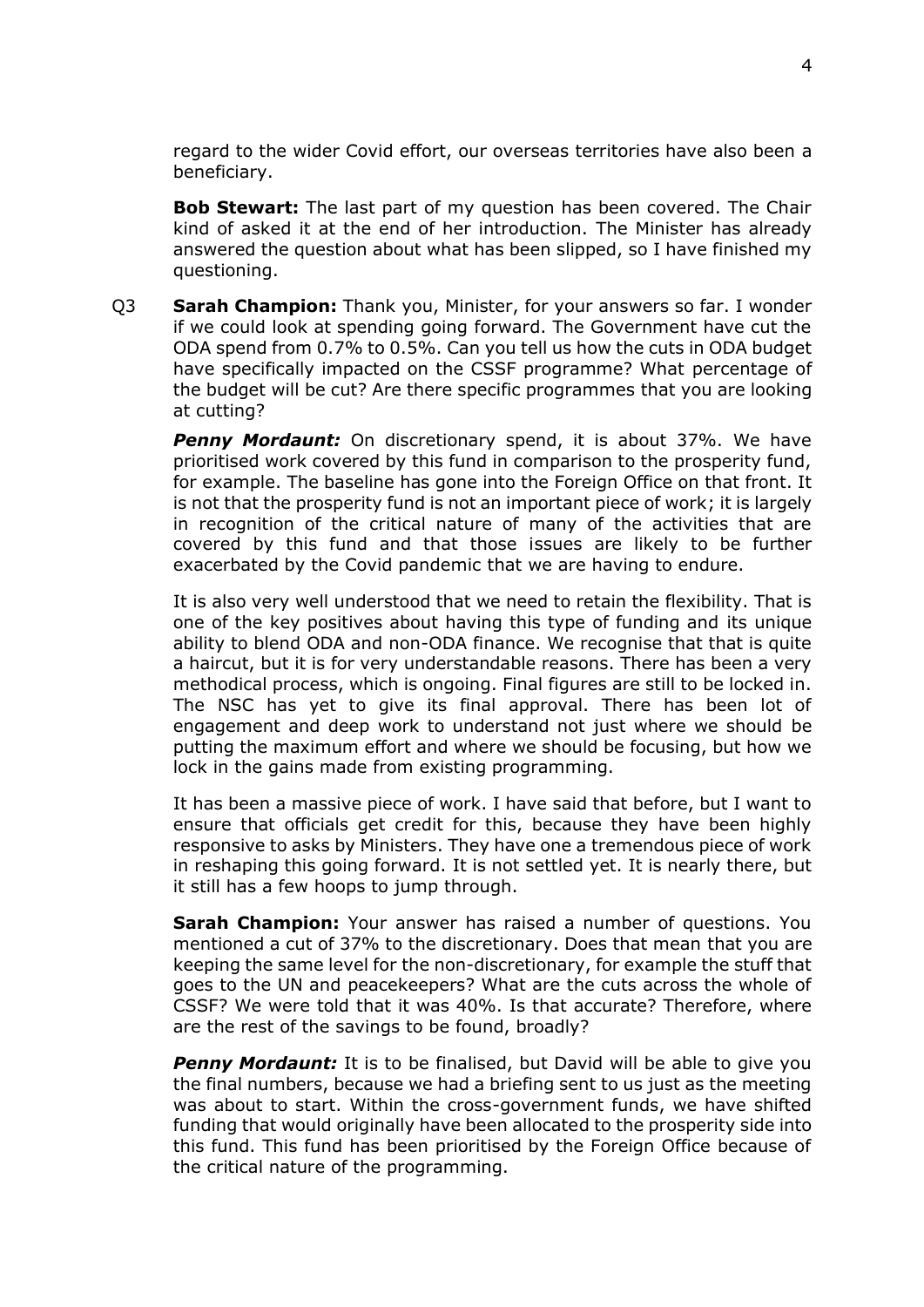*David Quarrey:* As the Minister was saying, we are not fully through this exercise yet. The final allocations will need to be decided by the National Security Council. The First Secretary of State will take a meeting in the next few weeks, we expect, to do further work on those, building on all the work the Minister mentioned that has been done at official level. I would estimate, when the process is concluded, that the planned expenditure for next year will be a percentage reduction somewhere in the low 30s compared to the actual spend this year.

It is not only about the ODA reduction; it is also sometimes about naturally moving expenditure from the CSSF back on to departmental baselines, as well as adjustments in peacekeeping expenditures and things like that. You cannot point to it being all for one reason.

**Sarah Champion:** Thank you very much for that. I appreciate it. Minister, when are you looking to make those decisions and announcements? I know that, in FCDO, ambassadors were told last week that proposals were wanted within three weeks. Is it that sort of timescale or the beginning of the financial year? What is your plan?

**Penny Mordaunt:** It would be more the former than the latter, but the key issue is the National Security Council meeting and signing off the final proposals. There is further work still being done on programming, but people have been working at pace to do this. We are looking to secure that as swiftly as possible.

**Sarah Champion:** I feel for both Ministers and the civil servants having to make those decisions. You said earlier that you were not looking at salami slicing. By implication, that means that specific funds will have to be cut when you have a one-third reduction in budget. Do you know yet what they are likely to be, or the areas they are likely to be in?

**Penny Mordaunt:** We do not have a final list, but the process we have gone through, which Joelle has led on, has been very extensive. We have looked at the particular geographies and which parts of the world are in our strategic interests to focus on. We have looked at the priorities set by the Prime Minister and the National Security Council. Covid is one example, but there are others, such as a focus on girls' education. Although these perhaps sit more traditionally with other departments in ODA spend, even in these funds we have looked at those five key priorities for the Government and reflected them in our funding.

We have also looked at what makes sense, given the end cost of stopping certain activity. In some cases, that might be greater than the savings made. We have applied a common-sense approach to what the programmes enable us to lever in particular localities. It has been a very detailed piece of work. As I say, the final decisions on that are still to be taken, although a good deal of work has gone into looking at it.

Q4 **Richard Graham:** It is great to see you today, Paymaster-General. Thank you for this session. In the latest annual report, which noticed the CSSF budget increases, as well as decreases, for 2019-20, there was an extra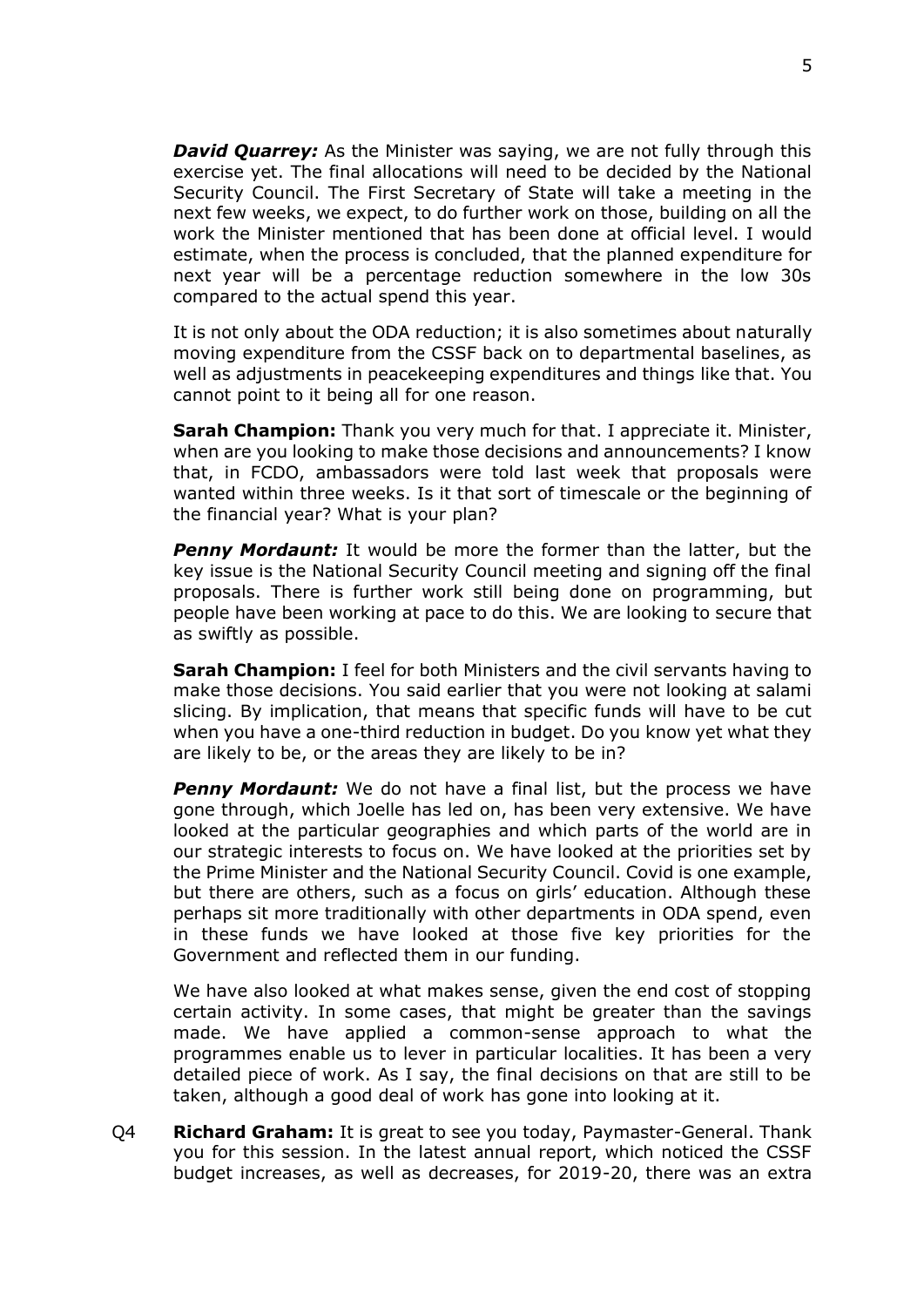£7 million for the western Balkans. I am guessing that this was aligned to the terrorism and serious organised crime objectives. Would you like to say whether that is so, or whether the money was used for other things, such as the former Foreign Secretary's focus on media freedoms? Do you think the money has made a difference, and is it likely to be kept for the coming year or so?

**Penny Mordaunt:** The money mentioned there was for both those types of initiatives. It also included some media freedom work, but the lion's share was organised crime. David is probably best to give you the outcomes, but, yes, it was used on both and it was an increase.

**David Quarrey:** It is in a number of those areas: conflict prevention, organised crime, violent extremism, media freedom and supporting countries in that part of the world in their NATO accession process, which is an important strategic objective for the UK. In all these areas, it is quite difficult to point to immediate results, but these are high-value programmes. They are part of the mix for what will be a tough outcome next year. No decision has yet been made on the final laydown because of the process the Minister described that is under way in determining allocations for 2021-22.

**Richard Graham:** I think I am right in saying that the NATO accession issue has been resolved, has it not? I am guessing that it is more on the organised crime and security front that additional funds would be spent. Is that correct?

**David Quarrey:** It is also on extremism. One thing the CSSF does well is look at the different drivers of conflict and instability. The western Balkans is a good example of where we have had programming aimed at different factors that can drive instability, whether it is counterterrorism, extremism or organised crime, and the interplay between those issues. That is one area where the CSSF adds value.

**Richard Graham:** I can only encourage that continued focus, because they are more or less on the doorstep of Europe. They fit into the priority of the current Foreign Secretary for greater work on open societies.

Q5 **Lord Brennan:** Minister, thank you for coming to speak with us. I have two questions. The first is general. The budget for 2019-20 was not all spent. How much was not, and why not?

My second is a particular question about the Middle East and north Africa. The budget for 2018-19 was £40 million more in spend than 2019-20, which is very surprising, considering the situation in the Middle East. In north Africa in particular, we seem to be funding things in Egypt, Libya, Tunisia, Algeria and Morocco. The country I know best of those is Libya. It is basically chasing refugees and refugee traffickers, some of whom will be ISIS people wanting to get into Europe. If we cut that part of the budget again because of the spending review, surely this will have a very serious impact.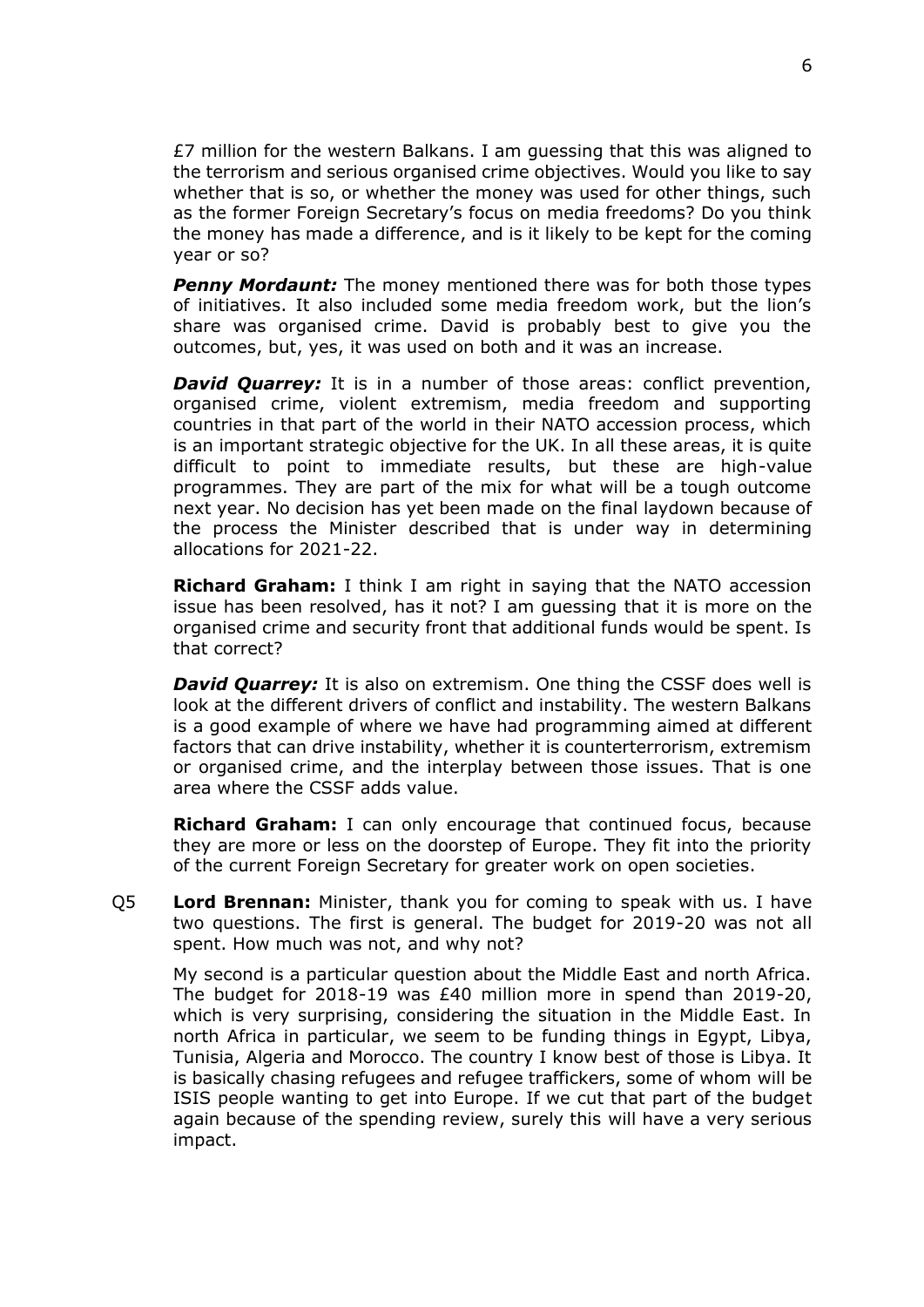**Penny Mordaunt:** Joelle will be able to give you the full details on the first part of your question. Some of our programming was not possible, so even without the additional work we had to do because of the dramatic cut in ODA spend, within the last financial year there have been some shifts in where we have spent money and where we will not have spent money.

The reduction in spending on the Middle East and north Africa was largely because of the issue I alluded to earlier with regard to Libya. This is a particular slice of whole-of-government ODA spend. We tend to spend this blended ODA in certain parts of the world because of the nature of the work we are particularly focused on. With other ODA funding, we will be focused on the refugee situation, the Covid response in particular and parts of the world that also have these security issues. We have spent hundreds of millions on, for example, our support for refugees.

We have, as a Government, looked in very great detail at the organised crime activities in the Mediterranean, with potential threats coming not just from Libya and north Africa but from elsewhere in the Middle East. We are focused on those routes and the pressures on justice systems in particular parts of the world in order not to store up problems for the future, such as foreign fighters.

It is fair to say that those issues are also of grave concern to the Foreign Secretary, the Home Secretary and others. Without being able to give you the precise details, because the programming is not finalised, I can assure you that in that geography those are the key issues that impact most directly on our national security concerns. They are a priority when we are looking at allocating funding. We are not spending all that we were because of that issue in Libya.

*Joelle Jenny:* The region remains a high priority for the CSSF. As the Minister has explained, there may be fluctuation that is linked partly to the situation on the ground. That was very much the case in Libya, as well as in Syria. The investments have led to very measurable results. For example, the organised immigration crime task force has been active in the region to tackle some of the immigration challenges. In the case of Libya, the support to its counterterrorism and judicial investigative capabilities has enabled the evidence to support the extradition of one of the terrorists linked to the Manchester bombing in the UK. That sort of activity remains central to the focus of the fund in the Middle East and north Africa region. The fluctuation in overall amounts of money does not necessarily reflect the actual depth of the engagement across the region.

**Lord Brennan:** Thank you. I note in particular the sentiment, which I think we all agree with, that the issues we were talking about for north Africa definitely include a significant factor of national security.

Q6 **Lord King of Bridgwater:** The fund has now been going for five years. What has been the most significant strategic evidence of its success, particularly in national security terms?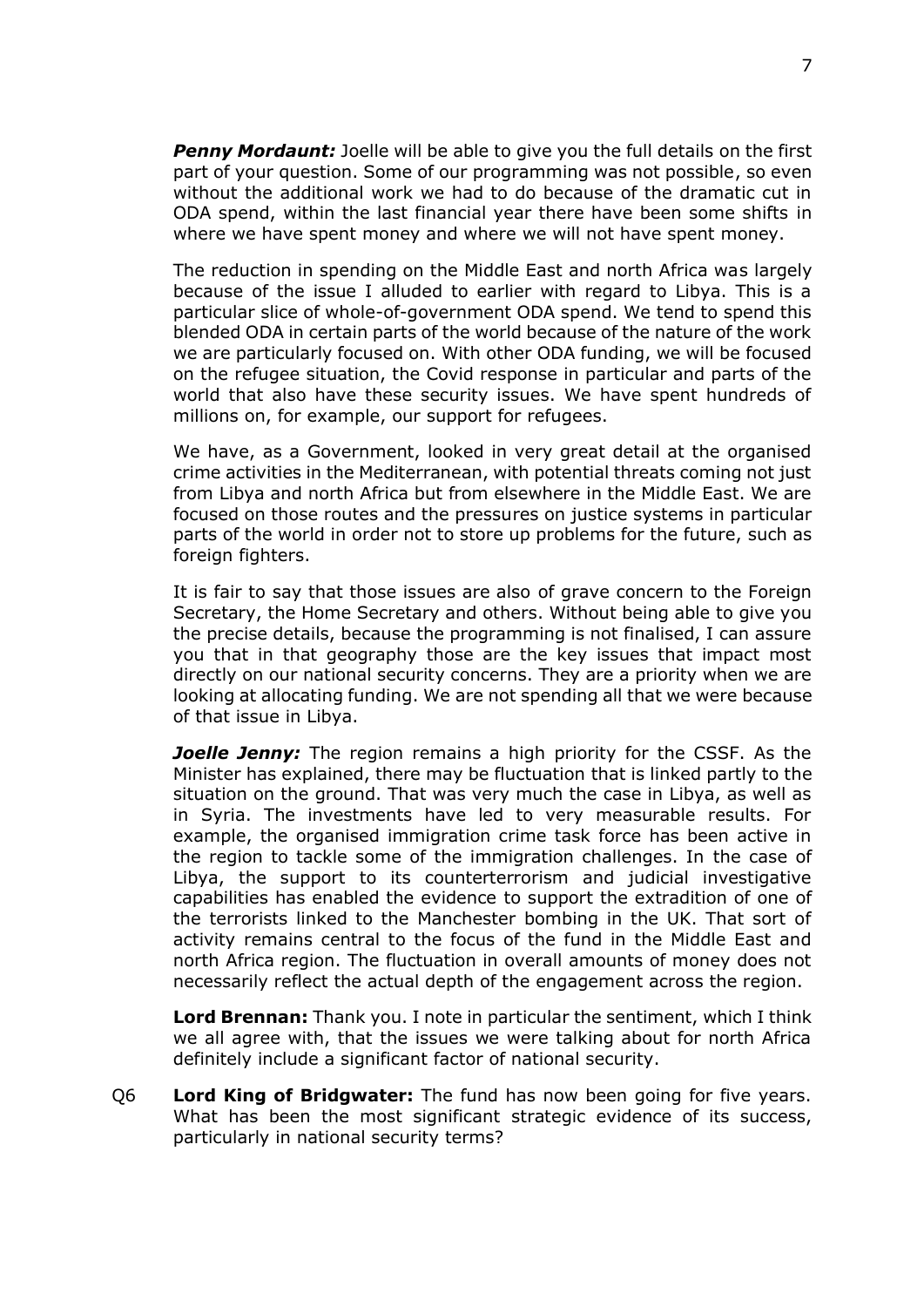**Penny Mordaunt:** It is twofold. I am sure my colleagues, who deal with the programming on a day-to-day basis, will be able to give you lots of colour on this. There have been moments when it has been a complete gamechanger, when we have had to move very quickly in response to particular situations. One of those was in the aftermath of the Salisbury attack, where we had to counter disinformation about that. I would point to our programming in Ukraine and our work in Somalia, which has been of key importance, as I saw myself in my former roles as DfID Secretary of State and Minister for the Armed Forces. Those things have made a real, tangible difference.

One of the main benefits of this type of funding is that it is developing how we use ODA to best effect. It is a bit of a trailblazer for how we can, across government, get taxpayers' money to work harder for the taxpayer. Some of the innovation and partnership working that this fund has enabled will, I think, have real, lasting impact on broader ODA spending. That knowledge will be of great use, as we all have to tighten our belts at the moment. Getting the maximum return that we can for the money we spend, however we categorise it, will be fundamental.

I have seen Ukraine and Somalia for myself. The other one I would pull out is the work we have done on serious and organised crime in Colombia. That has been very important and impactful programming. I do not know whether David and Joelle would highlight other programmes.

*David Quarrey:* Minister, you have picked out some great examples. It was really striking, when I was UK ambassador to Israel, as somebody responsible at post for using CSSF funds, that none of my international colleagues had access to a cross-governmental tool like this that could spend both ODA and non-ODA, which was based on a proper crossgovernmental strategy back in capital. It gives us advantage.

Its effect is often catalytic rather than strategic. It is often an enabler of work that will then be properly taken forward by other departments or in longer-term programmes. In all the examples the Minister gave, it has helped us move in a way in which Governments are rarely able to do, with agility, blending all kinds of different interests and putting issues that matter to people here at home, such as organised crime, at the heart of what we are doing internationally. Another example in Colombia brings in environmental issues, given the impact of environmental degradation on conflict and therefore on our security interests. That is really sophisticated strategic thinking, which the fund is developing.

**Lord King of Bridgwater:** Looking at the problems of the world that give us these challenges on security and other things, we know about climate change, but the one that nobody wants to talk about is population. It is a difficult issue to take up. I do not see it anywhere in your programme and planning. Does this programme address anywhere the issues about population? That is the other issue that threatens our security. It guarantees continuing mass migration of people and continuing poverty in many countries. Are we doing anything in that field?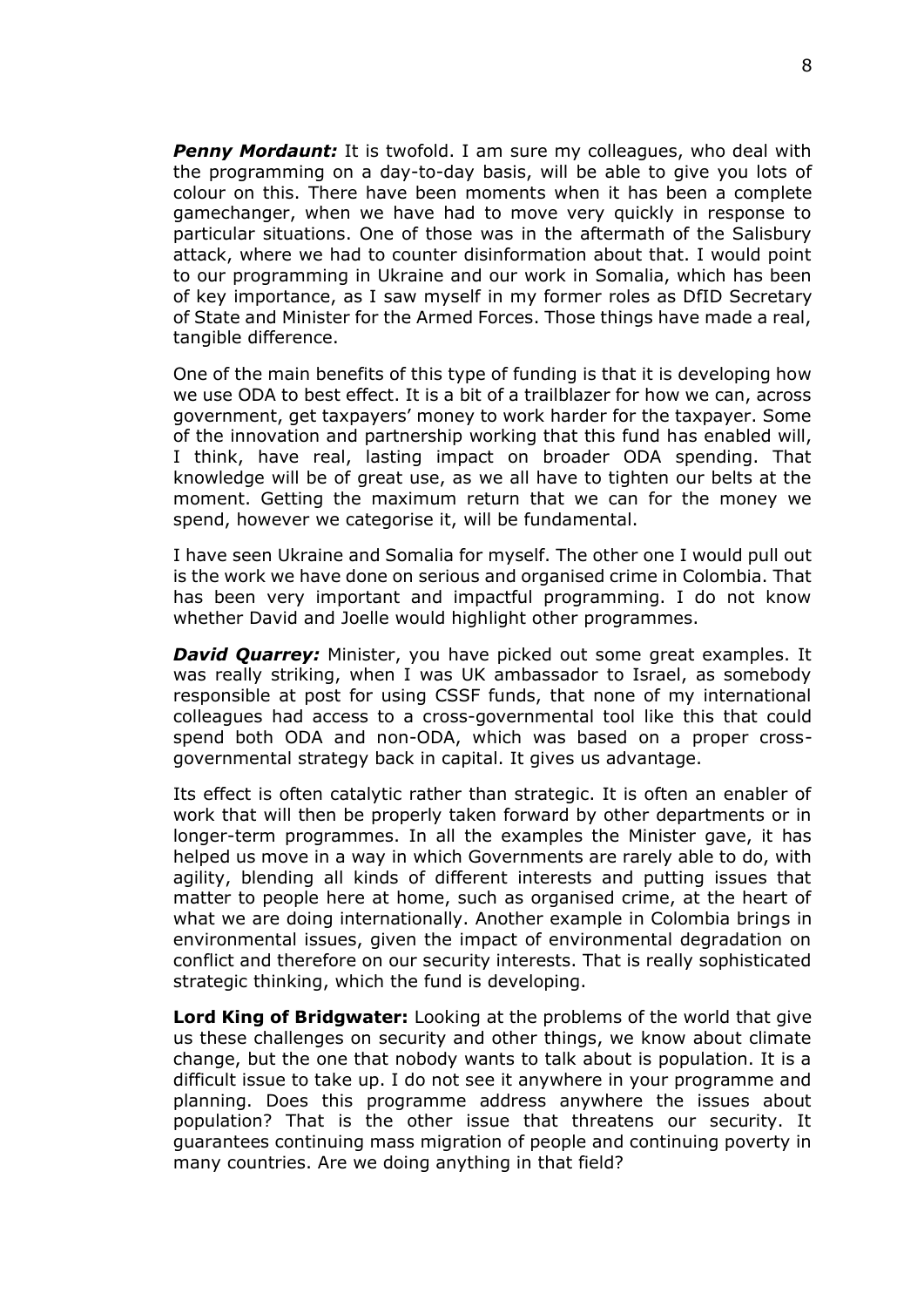*Penny Mordaunt:* We need to look at government ODA spending in the round. This fund is a nimble, innovative vehicle where we can blend ODA and non-ODA spending, working on a lot of security issues, primarily. Elsewhere, we spend a lot as a nation on aid programmes that are looking at a whole raft of issues that touch on the issue you raised, from reproductive health to education and access to information. Ensuring that girls have 12 years of quality education is one of our five priorities.

There is a great deal of other work. When I was DfID Secretary, I went to both the White House and the Vatican to try to get some allies to prevent child brides. There are all sorts of other things that do not help the economic empowerment of women and do not help to create secure and sustainable communities. There is a lot of evidence elsewhere in government, not in these funds, about how effective our programming has been on the number of children women are choosing to have. We can give you more information on that. It does not mean, just because it is not necessarily this money from this fund, that we are not doing it as a Government.

*Joelle Jenny:* Minister, you are absolutely right. The aspect about girls' education in particular is critical. It is not funded by the CSSF. The CSSF complements this work by making sure that, in conflict and in fragile countries, we do everything we can to understand the gendered impact of violence and support activities to empower women. This is also part of addressing the wider problem of overpopulation that you very rightly highlighted. The fund now puts a lot more emphasis on women, peace and security.

This is one thing that we have learned over time and where we have recognised that we could improve, and we are now working to have a strategy for the whole fund. In a number of regions, we now have regional strategies for women, peace and security in place. We support a number of initiatives, such as a network of Commonwealth mediator women, because we want to see women play a great role. As the Minister highlighted, that in turn contributes to the bigger picture on population issues.

Q7 **Baroness Neville-Jones:** Minister, thank you very much for coming to the committee. I have a couple of questions following on from Lord King's. You gave him a very interesting answer on the things you picked out as being some of the highlights of the programme.

I want to ask you how you go about assessing impact. It is a difficult thing to do, so I am not suggesting that this is easy, but I would like to know what technique you use. It is interesting. I read the report this morning and I would have been hard-pressed to have picked out the things that you picked out. The report is quite long on methodology and how you go about things. It tells the reader less about impact and result. You may not agree with me, but that is one of the things the reader would like to know. I would be interested in your comments on how you go about this difficult task of impact.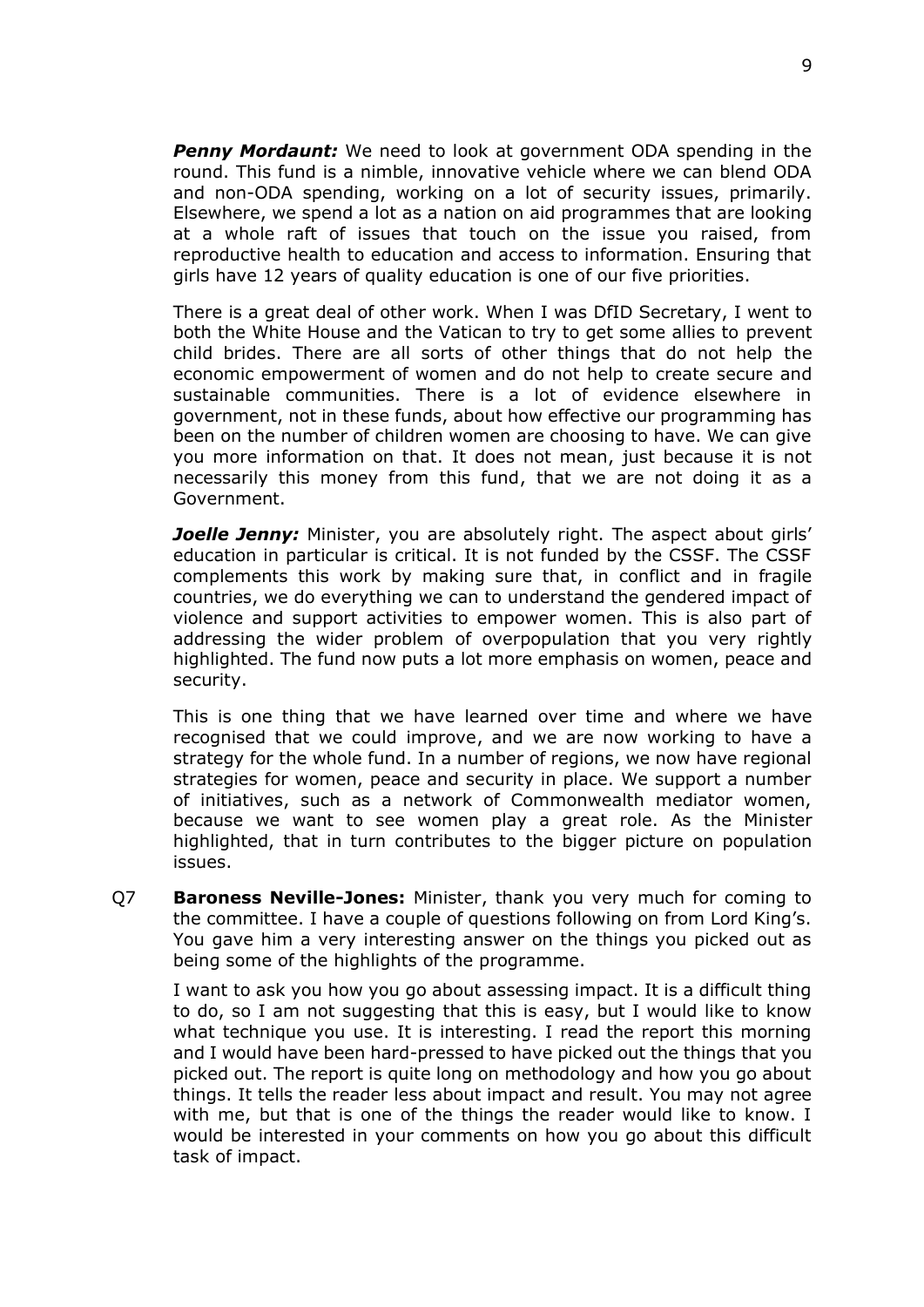Perhaps I might give you the other question as well. We are awaiting the integrated review. As we know, there will be cuts to the CSSF budget. What impact will that have, in your view, on the contribution that it makes to our effort overall in foreign, defence and security policy?

**Penny Mordaunt:** You are right. It is our job, so we write, I hope, engaging annual reports, but we have to cover off the technical methodology and so forth. Actually, some of the power of this is lives saved, victims rescued—all that. It is quite difficult to talk about some of the things the fund does without causing difficulty for the individuals who have been positively impacted by them. It is sometimes difficult to tell those stories. As well as interventions that stop criminals, prevent crimes occurring and increase our security, we have to look at what this adds to our overall strategic aims and objectives, and what it helps us to do in particular parts of the world where we are very keen to make an impact and support our partners to deliver on their objectives.

The evaluation is at many levels. There is a methodology, but it is also about what this adds to the whole picture as we go through the process of reallocating funds and focus. It has been very important that that plays into some very clear and focused objectives, specifically the five objectives the Prime Minister has set out with regard to ODA spending, but also that it feeds into the emerging work of the IR.

That brings me to your second question. I know it is difficult. This is not the order in which things normally happen. We normally have a spending review and then a security and defence review, and then there is a particular order to how we divvy up ODA. That has not happened, in part because of the unique set of circumstances that we face at the moment. Also, you will no doubt be aware that we are at a really quite giant reset moment in raising our ambition and the quality of how we do this across government. The committee has much more experience than I do, but we have all been through the process of the spending review, SDSR, et cetera, and we know that we have not got good outcomes.

The IR, although it is being held close at the moment, is, as I have said to the committee before, a really game-changing, quality piece of work. We recognise the need to have good consultation in that process. There will be more consultation going forward. It has been important that we have taken certain funding decisions when we have taken them. The ODA reset was a necessary decision because of the financial situation the country was facing. Similarly, giving defence confidence about its future spend was vital to giving people confidence about taking the step to build the future force that we all know we need. We have never really had the moment to make that fundamental change in our focus and programmes.

This is very pragmatic, but it is a good-quality piece of work. I cannot give you any more detail on the IR timetable, I am afraid. I will certainly request, as I am sure it is a standing request, that the committee is kept informed with those developments.

## Q8 **Baroness Hodgson of Abinger:** Welcome, Minister. I would like to go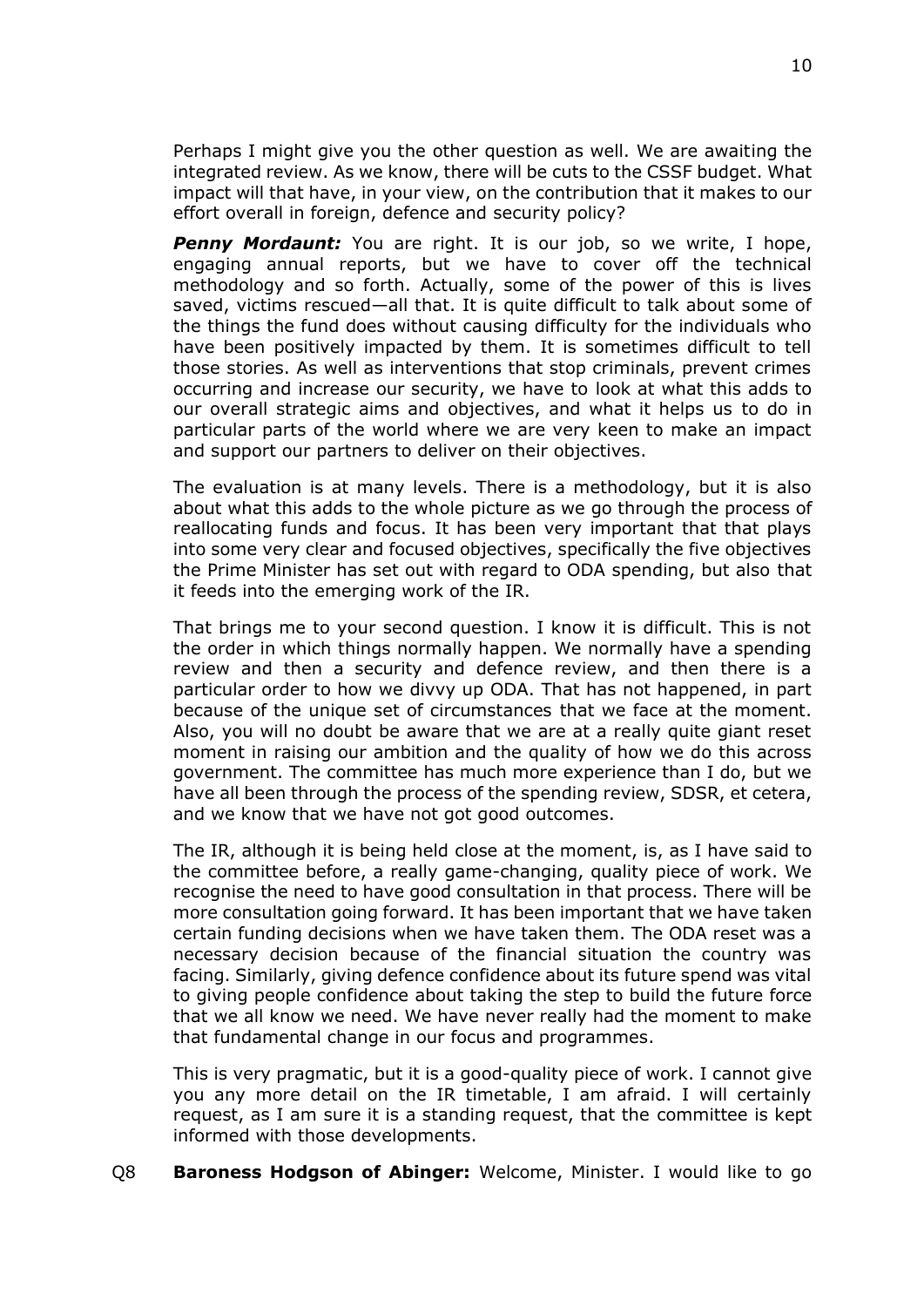back to what Joelle was talking about: the complementary work to girls' education and the steps that have been taken in the fund to mainstream its gendered approach to work. What practical impact is this having, for example in tackling gender-based violence and improving women's participation in decision-making?

*Penny Mordaunt:* If I start talking about this, I will be on for the next hour, because it was my privilege to work with many of the beneficiaries of this in my time at DfID and in defence. I do not know whether Joelle wants to particularly talk about this issue, because I know it is something she has done a lot on.

*Joelle Jenny:* I would be very happy to give a couple of examples. We have had a lot of programmes particularly across the eastern Europe and central Asia region, for example in Georgia and Moldova, that aim to empower women and give them a voice. We also have programmes that have enabled the setting up of shelters for women victims of domestic violence. I have already mentioned the work in other regions of the world, across the Commonwealth, to empower women mediators.

In the report, you will see one example, which touches upon Kenya, where women have taken it upon themselves to continue this work at the local level, with communities, to train groups of women in negotiation and peaceful dispute resolution. You see not only that those networks are effective, but that they then take the initiative of perpetuating that by training others. We have a number of such examples.

On Baroness Neville-Jones's question, as the Minister said we recognise that we need to do better on aggregating those stories into a more strategic understanding of the impact of the fund. The new monitoring and evaluation capabilities and strategy that we have put in place are beginning to give us an exciting ability to cross-reference impact between portfolios. I am very hopeful that, by the next report, we will be able to give you those stories and bring them even more fully to life.

**Baroness Hodgson of Abinger:** Bringing some of the stories to life is really powerful in showing how life-changing this work can be. I understand that you have new gender advisers for the CSSF. What specific impacts you have observed as a result of these? Is it too early to say yet?

*Joelle Jenny:* I appreciate that it is still partly at the level of process, although it is beginning to be at the level of impact. In terms of process, we have ring-fenced funding for women, peace and security. We have asked all the portfolios to focus and tell us what they are doing on women, peace and security. We have a number of regional strategies on women, peace and security. We are providing training to staff to think about and recognise the gendered aspects of conflict and violence. We will have a cross-fund strategy on this issue. I appreciate that this is a bit about the process, but it is relatively recent that we have those gender advisers. It is cascading into different programmes, such as the one I mentioned a moment earlier, across the EECAD—the Eastern Europe and Central Asia Directorate—and Africa regions.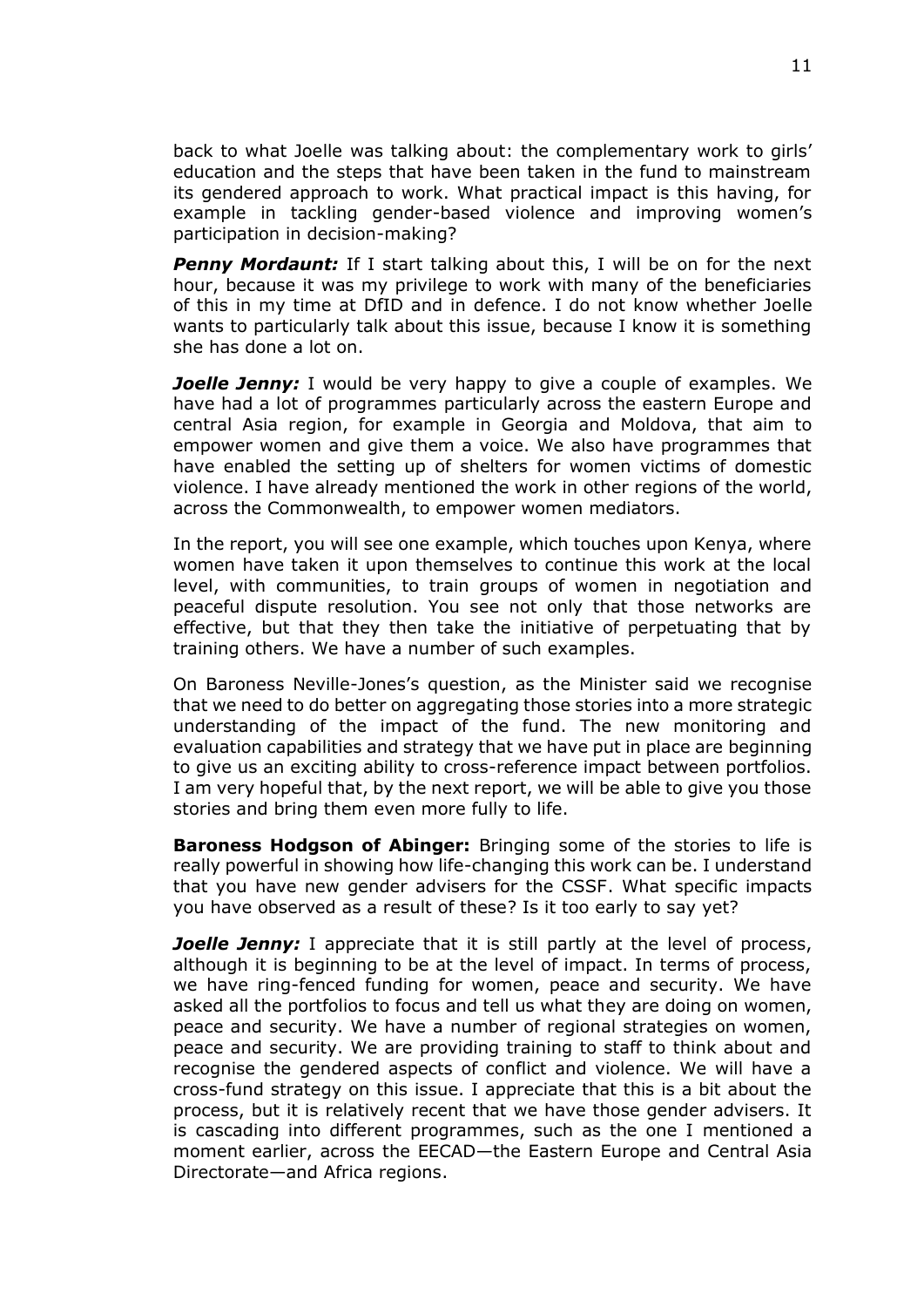**Baroness Hodgson of Abinger:** I would like to congratulate you on that. It is a terrific step forward. I have to declare an interest as co-chair of the All-Party Parliamentary Group on Women, Peace and Security. It is music to my ears.

*David Quarrey:* If I can abuse the process for a moment, I have another example to bring it to life. When I was the ambassador to Israel, we looked at what we could do with voices that were typically excluded from the Middle East peace process. One was women, and another was the more conservative religious voices. We ran a fantastic project to bring together ultra-Orthodox Jewish women with women from the quite conservative end of the Israeli-Arab community. In many cases, it was the first time each of them had met somebody from the other community. We created a space and stepped back. With a limited amount of CSSF funding, we enabled a different kind of dialogue in that situation, in a way that no other donor or participant was doing at the time. It was a really good example both of the gender dimension and of how CSSF can work in that kind of catalytic way. Sorry for leaping in.

**Baroness Hodgson of Abinger:** Thank you very much for leaping in. That is really inspirational to hear. Congratulations on the work.

Q9 **Baroness Henig:** Good afternoon, Minister. Thank you for your responses so far. I would like to ask you about governance arrangements. In the past, a National Security Council sub-committee, chaired by the Chancellor of the Duchy of Lancaster, was charged with overseeing the CSSF. I wonder what governance arrangements have replaced that sub-committee.

**Penny Mordaunt:** I have had experience of that sub-committee, having sat on it in another role. Although it was clearly trying to do a good job and took particular decisions as to the funds' administration, it always felt slightly disjointed to me and almost artificial. The funds had been set up for a particular purpose and you were for ever trying to plug it back into the big strategic picture.

In part because of the reset that the Government have been undertaking through the IR, but also because of the decisions we have had to take on changes to the planned ODA budgets for future years, we have been through a very detailed process over the last few months. We have been taking our steer from the Foreign Office, as the strategic lead on many of these areas in Whitehall. We have worked through several rounds of meetings with the Foreign Secretary to arrive at the current shape of programming, discussing budgets, geographies, programming and our priorities within that. From that, we have looked at what would be a really effective way of managing this going forward.

A forum will be set up, but it will be chaired by the Foreign Secretary. The Cabinet Office will still be looking after this fund and the cross-government funds, but we will take much more of a strategic direction from the Foreign Secretary, who is working across all ODA spending within Whitehall, even though we have departments still being responsible for the governance and good stewardship of those funds.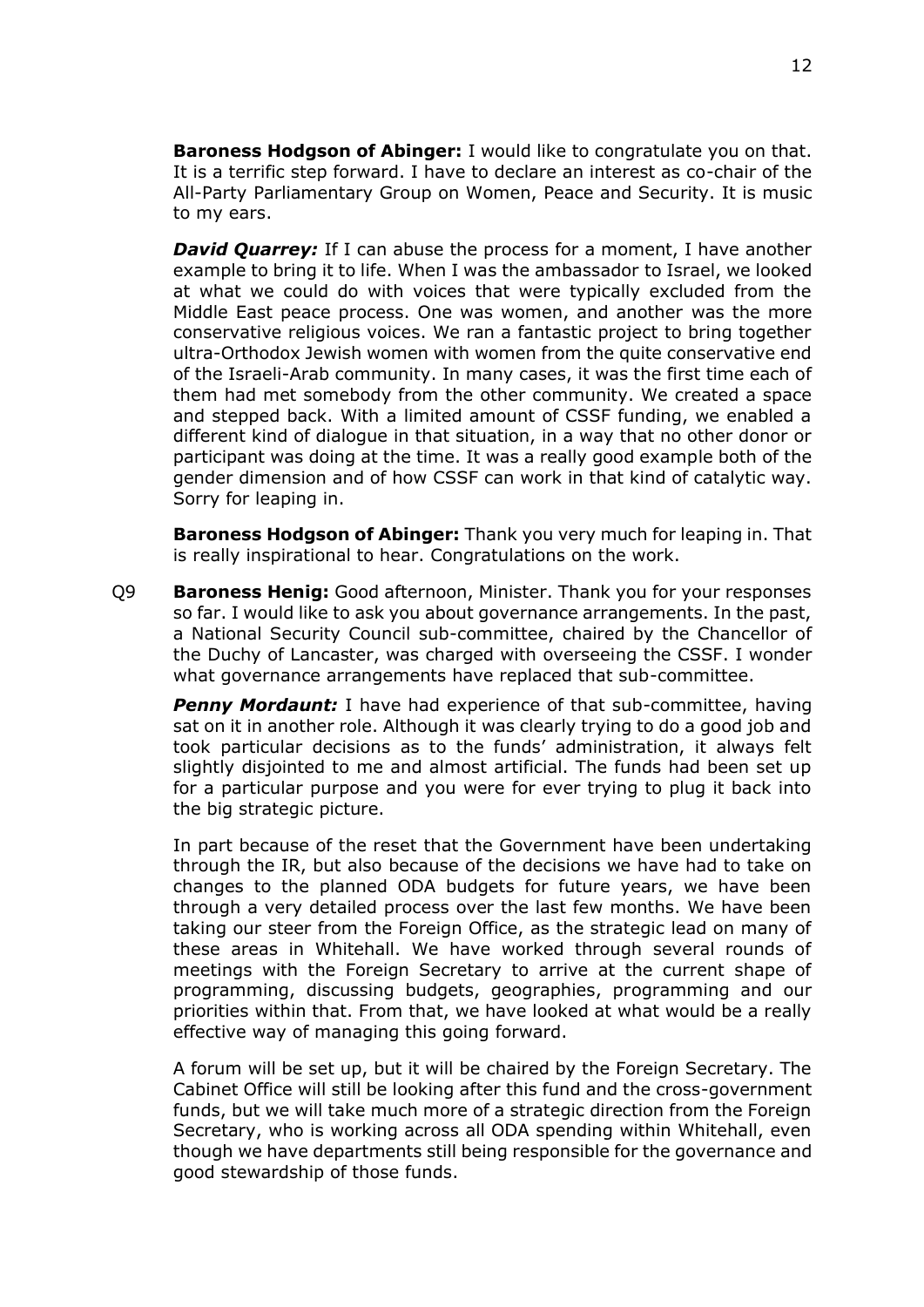A new structure will be set up. The precise timetable for that has yet to be set out, but we have been having discussions about the shape it will take. It will be a small group, but very focused on ensuring that we have the right oversight and strategic direction for those doing and designing the programming.

**Baroness Henig:** Does this mean that the Cabinet Office will continue to be the lead department, or will the Foreign Office have more say? How will that work?

**Penny Mordaunt:** It is a similar organogram to the one that went before. We had a group that was chaired by CDL with a number of key interested departments around the table. Now we are moving to a much more sensible structure. The funds themselves and the Minister closest to them in the Cabinet Office will sit alongside the Foreign Secretary at a meeting that they will chair. We still have that cross-government view. We are still there to ensure that all the creativity and innovation that can come from these funds is maximised across government. We will be strategically better plugged into the Foreign Office. I think that is right, having experienced directly the previous regime.

**Baroness Henig:** You are satisfied that that arrangement will give suitable accountability.

**Penny Mordaunt:** Yes, as long as it is clear who is responsible for what. That is right. There are clearly strategic decisions that need to be taken about where money is put and what partnerships are entered into. At the same time, there are more granular decisions about the evaluation, the return on investment, the due diligence, the safeguarding et cetera that need to be taken. As long as people are clear about who is responsible for what, I do not see any issue there.

**Baroness Henig:** There have been concerns about transparency in the past. This committee in 2017 described the objectives, operation and achievements of the fund as opaque. I know that since then more information has been forthcoming. There has been an annual report, publication of programme summaries and annual reviews. In the annual report, you mentioned that the NGO Publish What You Fund made a number of recommendations to improve the transparency of the fund. I wondered what steps you were taking to implement those recommendations.

**Penny Mordaunt:** There has been a major piece of work by the joint funds unit to implement those recommendations. Joelle is probably best placed to take you through that.

*Joelle Jenny:* We are publishing now the vast majority of the programme summaries, which give information on the programme, which objectives it delivers against, the budget and the implementing partner. All that information is now published and available. We also publish summaries of annual reviews. We strive to make as much of the information available as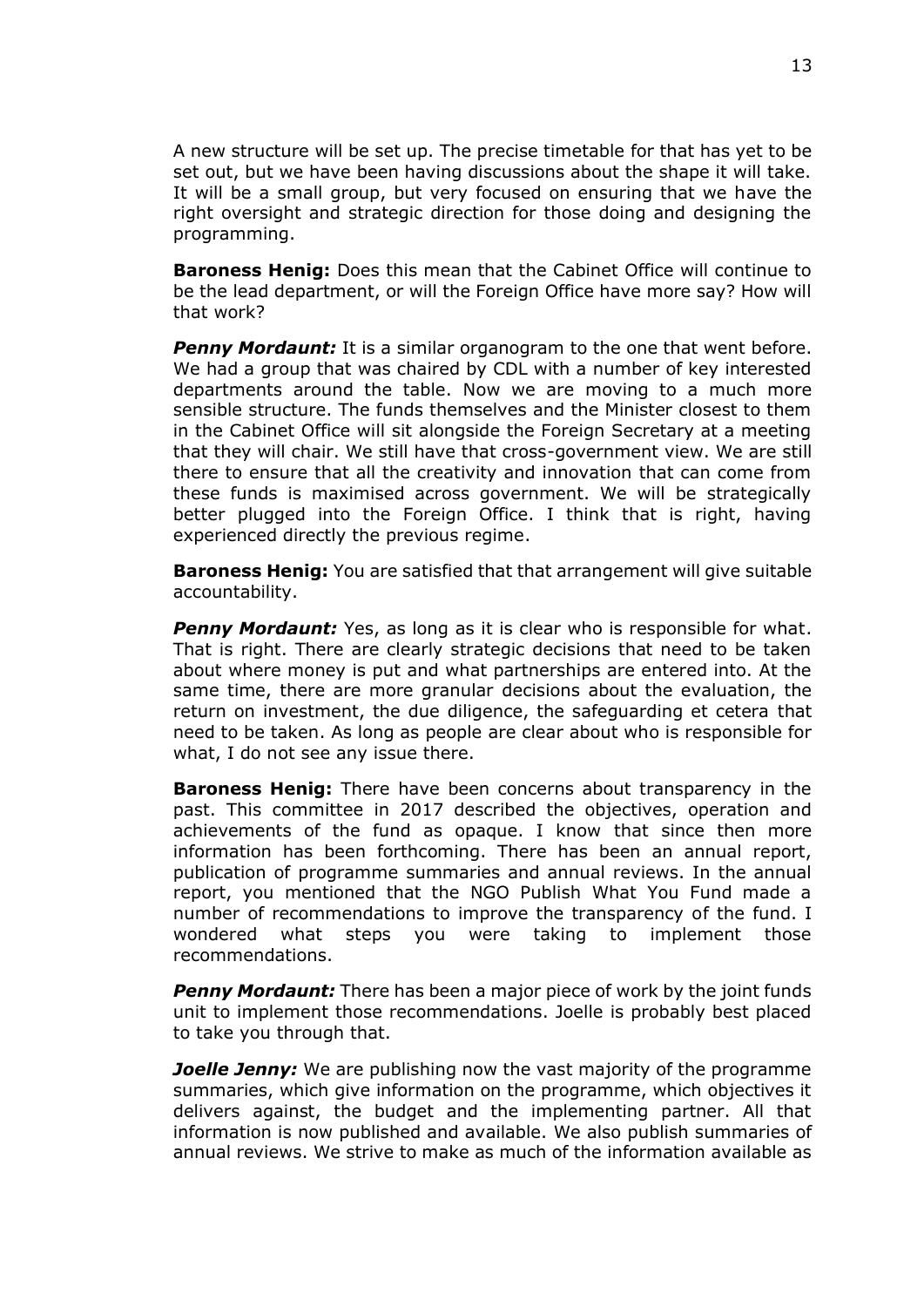possible. In the annual report you have all the data on spend—spend per department, et cetera.

However, we realise that we have had to delay the publication of the annual report this year. The other publication has equally been a bit of a challenge because of the disruption of Covid and the need to prioritise front-line delivery, supporting our teams at an extremely difficult time when they have had to reallocate resources and operate in very difficult environments. This year, there is some delay in the publication.

We also work on the back of Publish What You Fund with the department. You may have noticed that the CSSF per se was not assessed by Publish What You Fund, because it assessed each of the departments that spent money, including CSSF money. We are working very closely with the departments to support their transparency process and to help them to understand and meet the requirements that are expected across government. That is another aspect of our work that may be less visible but is equally important.

Q10 **The Chair:** I will make an observation, Minister, although I do not invite you to comment on it. Given the combination of what is happening with the funding and what has been said about the governance arrangements, I must admit that it somewhat seems to me that we are going back towards the conflict fund rather than the new concept of this fund.

There is one thing I will ask you. Under the new arrangements, will it be reported through to the National Security Council again, or will it be the Foreign Secretary who is the end point?

**Penny Mordaunt:** It will be the National Security Council. In effect, it is almost a subgroup. You could call it that. It is just chaired by the Foreign Secretary.

Q11 **Lord King of Bridgwater:** When David Lidington gave evidence to the previous committee, he talked about the high-risk nature of CSSF. He was talking in particular about dealing with Governments with doubtful internal human rights situations.

Can I take it a bit more widely? What about the personal risk? Is there the risk that you would have to cancel programmes, or is there risk to some of the people engaged in them?

**Penny Mordaunt:** It is both. We look at all aspects of this in great detail, including our own staff, the partners we work with and changing situations. At the moment, we have Covid travel restrictions that are impacting on all sorts of personnel. It is down at that level, but it is also ensuring that we understand the full consequences of a particular programme or activity that might be going on, and that we are not doing unintended harm by the work we are doing.

We have shown that this fund can adapt very quickly. When you are dealing with states that are high-risk partners and you are largely working with them either to save lives or to deal with a brewing conflict, for example to militate against worse happening, you can adapt, extract yourself or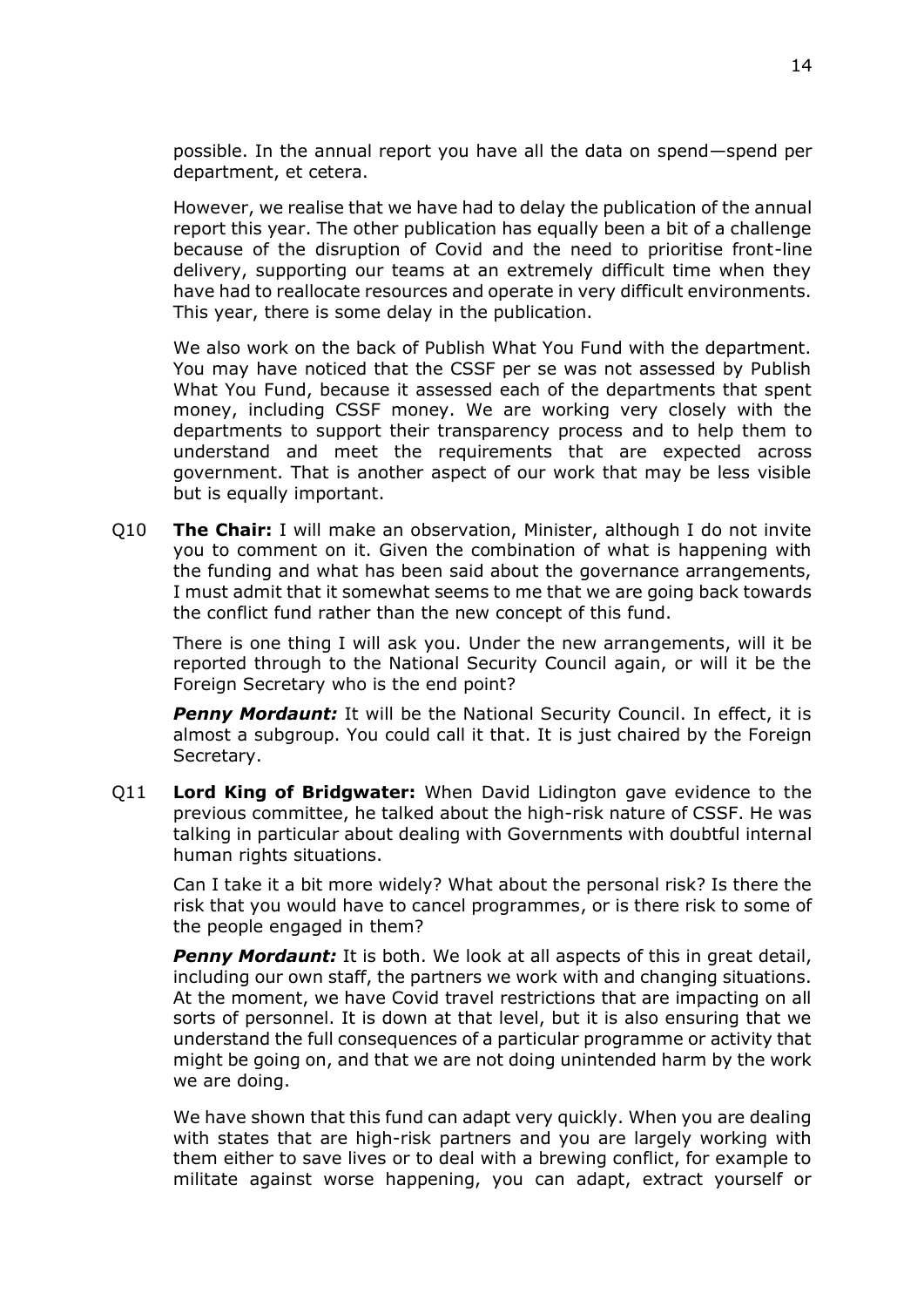reshape the programming quickly. That is something that the fund can do, and that we do well across all government spending.

I have been involved with programmes that have very rapidly reshaped or that we have cut activity from because of risk and wanting assurance. I would point to the programming we did in Myanmar after the Rohingya crisis, for example. We still wanted to engage and work with that state, but recognised the need to reshape. That is just a historical example. There will be other things that are not in the public domain, such as our work in the Middle East. We look at this at every level and a very clear process is gone through for any programming that we do, as well as the security and justice assessments, and all the due diligence that you would expect towards personnel.

**Lord King of Bridgwater:** Does that point about security and justice requirements block you from working in certain countries if they have a quite unacceptable human rights background?

**Penny Mordaunt:** With ODA spend, we work in some really awful places with awful track records. That is part of the reason why we need to be there. That work tends to be life-saving or, if we were not there, the populace would be in grave difficulty. There might be a conflict situation or approaching conflict situation that would be of huge damage to us or our interests if it escalated. People understand that you have to engage and find a way to get a good outcome or to nip a problem in the bud. We are getting better at understanding what is realistic and what the consequences of a particular course of action might be. Having these formal processes that we go through is a help in that situation.

**Lord King of Bridgwater:** Very specifically, have you had many casualties?

**Penny Mordaunt:** The risks to partner organisations or our own personnel are generally a lot wider. The most pressing risks are not really about danger to life or injury in that respect. We have many people deployed, including Armed Forces personnel. The trickier things to assess are the unintended consequences of particular programming. They are subtler things. We are quite used to taking decision and, to be frank, particularly on the defence side people are very focused on the objective. The risks they take are very well understood.

**Lord King of Bridgwater:** There is no roll of honour of people who have given their lives in service of this fund.

*Penny Mordaunt:* We have that information. It depends on those individuals, whom they have been employed by, what they are doing and, indeed, what information we can put in the public domain about some of them. I have to say, as someone who lost a colleague when I was working at DfID, I very much understand the risks people take to their personal security, even on low-risk programmes in certain parts of the world.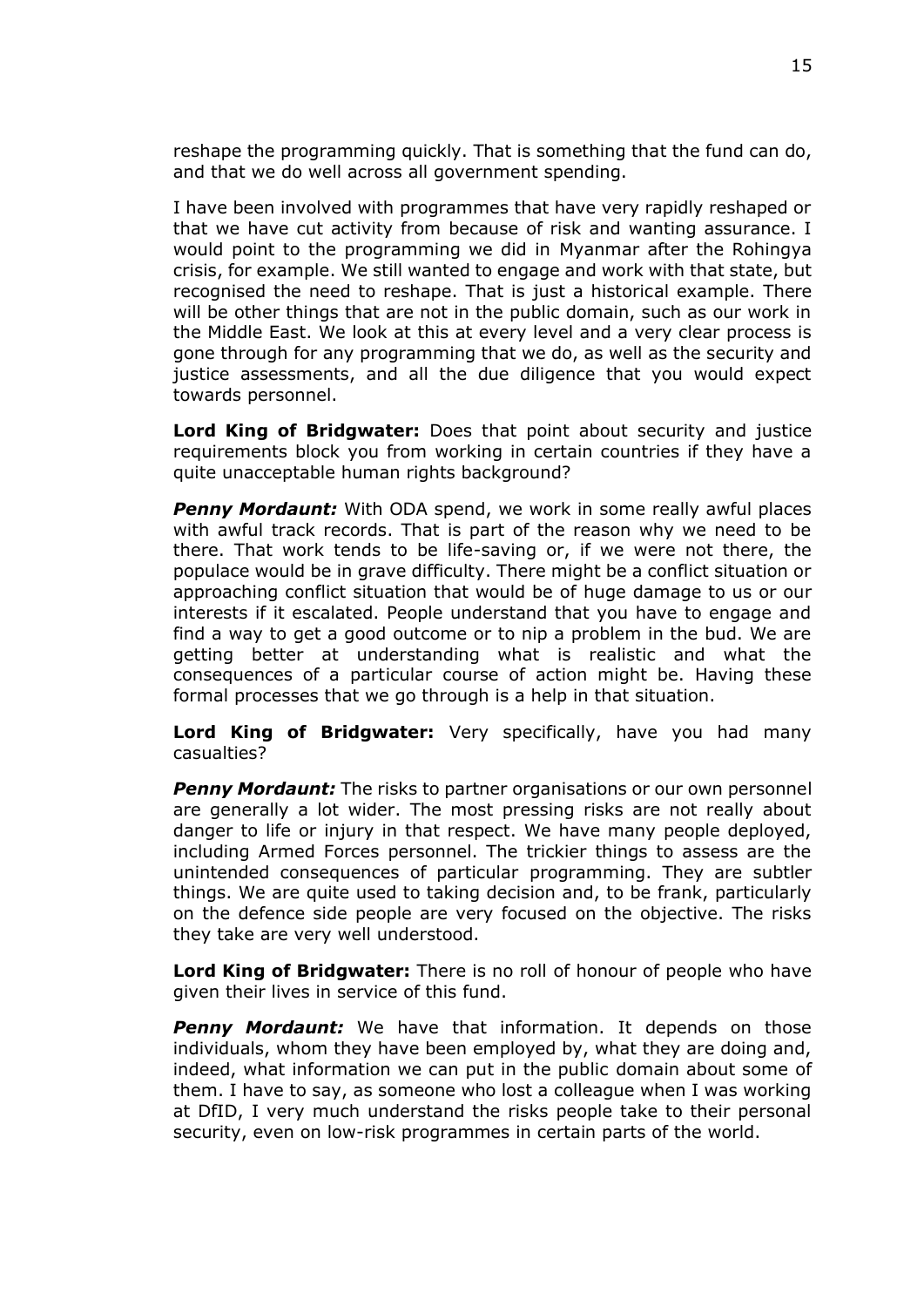I know, having been through that experience and seen what, at the time, DfID, but also the Foreign Office, did for that family. As a Government, we take those issues very seriously indeed Many of us are still involved in foundations that were set up in an individual's name. We work with a whole raft of personnel in very different positions, not only diplomats but others, as well as partner organisations. A lot of the programming involves local staff as well.

**Lord King of Bridgwater:** Your judgment would be that, with the care taken and the consideration of the circumstances, there has not been an unacceptable loss of life. There are always risks, obviously, in these programmes, but it is not mentioned in the report.

**Penny Mordaunt:** It sounds a very dry thing to say but, in my experience, if you have the right administration surrounding these decisions, you will end up taking the right decisions. There is always a degree of risk, but the processes we go through, particularly on this fund but also elsewhere in government, are very rigorous with regard to risk to the individual.

**Lord King of Bridgwater:** Your answer to me effectively is that you are satisfied that the procedures that exist have prevented an unacceptable loss of life and personal tragedy, which could otherwise flow from illconceived programmes.

**Penny Mordaunt:** Yes, we have a good risk management process and huge expertise. Just to emphasise the point, one thing we do very well as a country is understand risk. Whether it is finance or defence, we are good at this and we take it extremely seriously.

**Baroness Neville-Jones:** I recall that there is a roll of honour on the main staircase of the Foreign Office.

*Penny Mordaunt: There is.* 

Q12 **Baroness Neville-Jones:** Minister, you mentioned Myanmar. Given what has just happened, what re-evaluation is there of the programmes we have there? There is Rohingya work and there are programmes with the Karen. How would you go about assessing the future of those programmes? This is an instance of the appetite for risk. It is not necessarily the risk to life, but it is certainly the risk to the value of the programmes. It would be interesting to know what processes you would go through to decide the future of operations, given that this situation is likely to last a bit of time, at any rate.

*Penny Mordaunt:* We have 16 projects in Myanmar, working towards stability in particularly the border regions, which have proved particularly contentious areas and where there is violence or discrimination. The FCDO will, in light of what has happened there, review that.

In terms of our programming, we will work with them to look at what either is viable going forward or makes sense in light of what has happened. Where we have done this in the past, even though we may have the spend stay the same, we have adapted programming.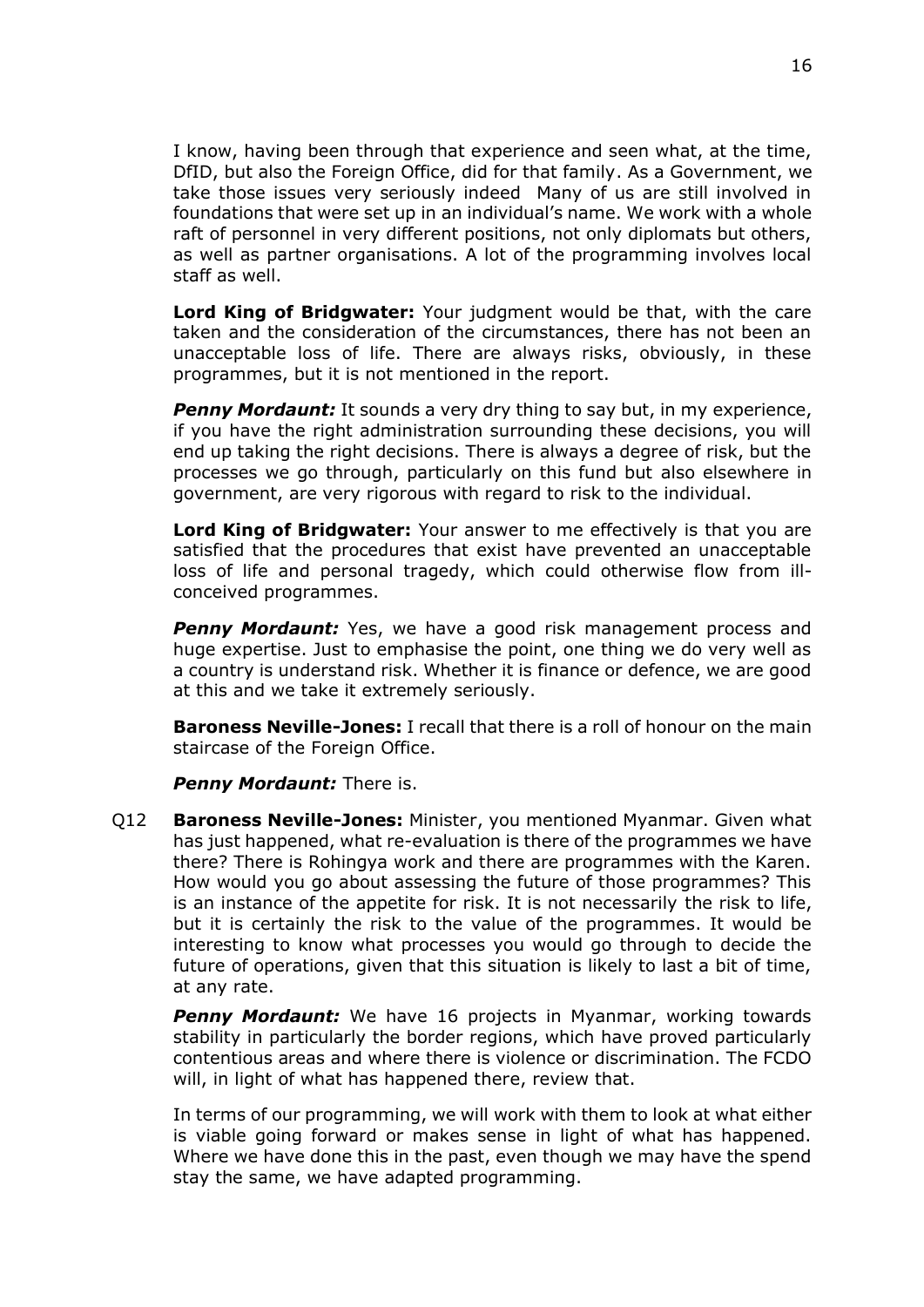I gave the example earlier of wider ODA issues in the wake of the Rohingya situation. What we did there was dial down our working with government and put that resource into the most effective communities, those in those border regions, shifting from large economic development programmes to supporting small businesses, and on the security side ensuring that the communities that were most at risk, and their civil society organisations, had greater protection. That is an example of the funding staying similar, but with just a shift to a more appropriate way of working.

The FCDO will be going through that process, but we will be engaged with it on that. It is too early to give a steer, I am afraid, on what that will look like.

**Baroness Neville-Jones:** Do you co-ordinate with other aid donors?

**Penny Mordaunt:** Yes, absolutely. In all our work, we are looking to get the most bang for taxpayers' money. We are not going to be duplicating work. We will be assessing how we can catalyse others to do things that we want them to do and that we care about. There is a great deal of that. There is much more emphasis on partnership working now. We are very keen, in both this fund and the prosperity fund, to lever in additional resources, as well as doing things that are good stand-alone programmes.

**Baroness Neville-Jones:** When you talk about partnering, does that mean that you look at what others are doing? Who are the main partners whose efforts you would look at, in order not to result in duplication?

**Penny Mordaunt:** In the first instance, it is primarily discussion with other partner nations.

## **Baroness Neville-Jones:** Which are they?

*Penny Mordaunt:* There is a long list of them. We tend to have different focuses for different nations. We spoke about the gender advisers earlier. Key partners working in that space are Canada and the Nordic nations. There are particular interests and specialisms. Understanding their strategic interests is very important. Our personnel, but also the equipment and assets that we have, are quite often deployed, through discussions with other nations, to make best use of the budgets we have, whether it is these budgets or defence budgets.

Those are in the first instance, but we will work with academic institutions and traditional aid partners. We will be looking in the private sector at a whole raft of partners. Having our country offices input into that discussion and those decisions is a major strength of this fund. Wherever we are, we are looking to really lever the maximum we can for the nation and the things we care about.

**Baroness Neville-Jones:** That is very helpful. In general terms, do you assess the world as becoming higher risk to work in, with more autocratic regimes, more conflict and more instability? I just wonder how you assess that when it comes to putting people on the ground and the programmes you are running.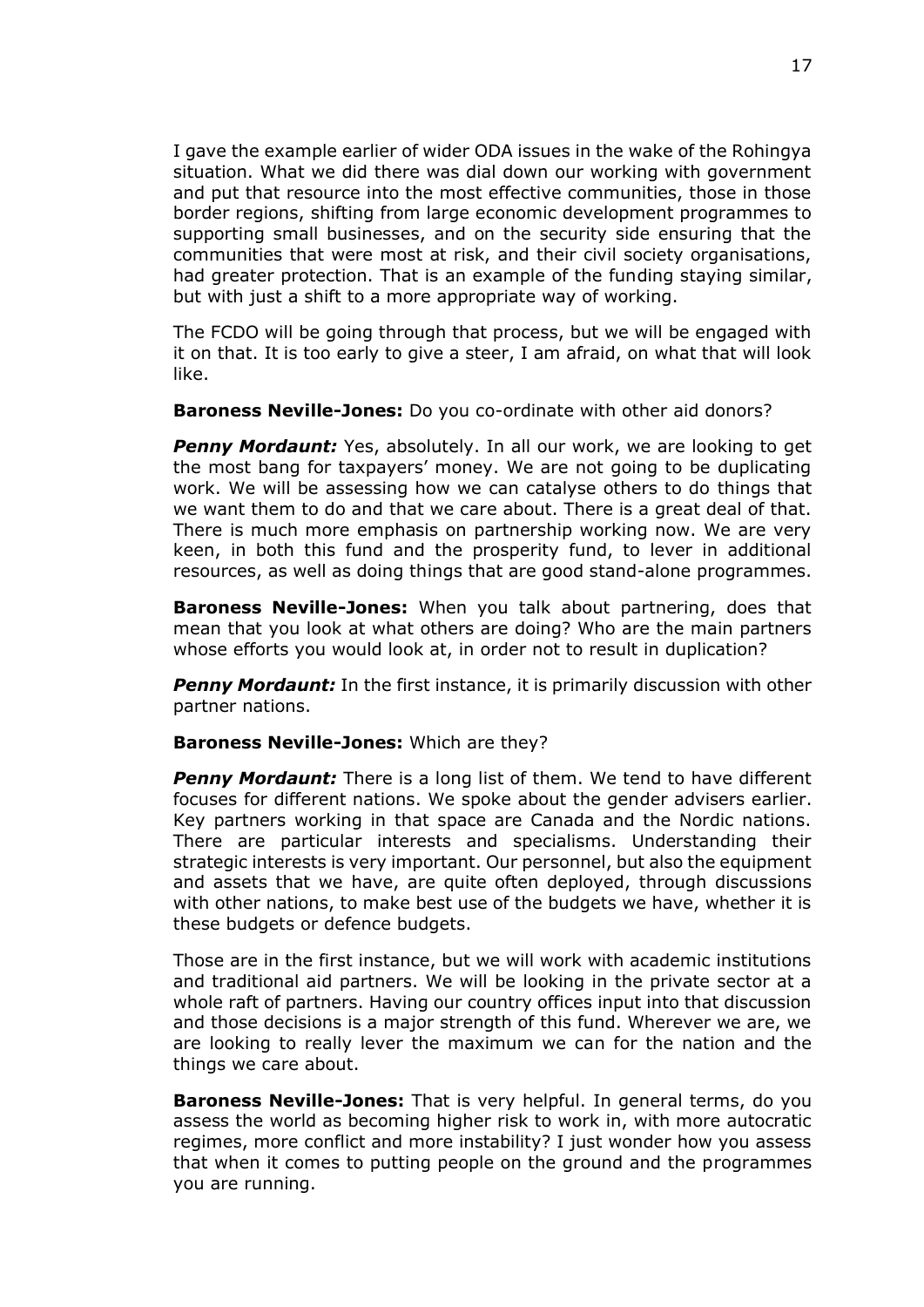**Penny Mordaunt:** Conflict is one the main drivers of many of the issues we focus on when looking at ODA spend. We are getting into a much more complex world and the threats we are facing are becoming more complex. They are driving us to create new doctrine and new norms of operating. The challenges that social media and new technology present us are leading to a much more complex world. On balance, democracies and good things are still winning, but there are some major challenges.

For us as a nation, it is about understanding our offer and what we are good at. I have mentioned our ability to do high-risk things well. That is our expertise. We are known for being a real innovator in how we use ODA funding and have a good track record on that. The Foreign Secretary is really keen to build on that. The IR and the new forums that he is taking forward will strengthen our strategic overview and our situational awareness to a great degree, which has not been there in the past. Yes, there are some really complex, difficult challenges, which need us to have a very good understanding and take risk, but we are becoming fit for that challenge.

Q13 **Richard Graham:** Minister, I was interested in your comment earlier in answer to Lord King about our increasing ability to engage and work out where it will be practical for us to intervene with real outcomes. Myanmar is a good example of a difficult situation. The Westminster Foundation for Democracy, for example, as you will remember, wound down any parliamentarian engagement with the emerging democracy there. We kept parliamentary officials on a programme until the current Speaker suspended that. How difficult is it to make that decision with this fund on whether to engage or withdraw?

**Penny Mordaunt:** If I can answer in this way, it is not the fund that makes the decision. How the fund is constituted gives Ministers choice. It can move very quickly, and either adapt or just be very creative in how it uses its component funding, which gives Ministers, and, as a consequence, partner organisations such as the Westminster Foundation for Democracy, more options. That is what you want from it. Difficult decisions have to be taken. What is in our long-term interests? What is a reputational risk? What is a physical risk? What is the right thing to do? Those are difficult and subtle decisions, but the way the cross-government funds work has given Ministers choice.

Q14 **Lord Reid of Cardowan:** Thank you, Minister, for your very full and comprehensive replies. Both in the report and today, some weight has been placed on the fight against international serious and organised crime. Since the report was published, we have heard of the reported loss, variously totalled as 150,000 to 400,000, of criminal records from the police database. Has any assessment at all been made, even if it is a preliminary estimate at this early stage, of what effect it will have on your work if we cannot recover those digital records?

**Penny Mordaunt:** I shall answer that question to the best of my ability. David may be able to give some more real-time information. I probably know as much as you about where we are on recovery.